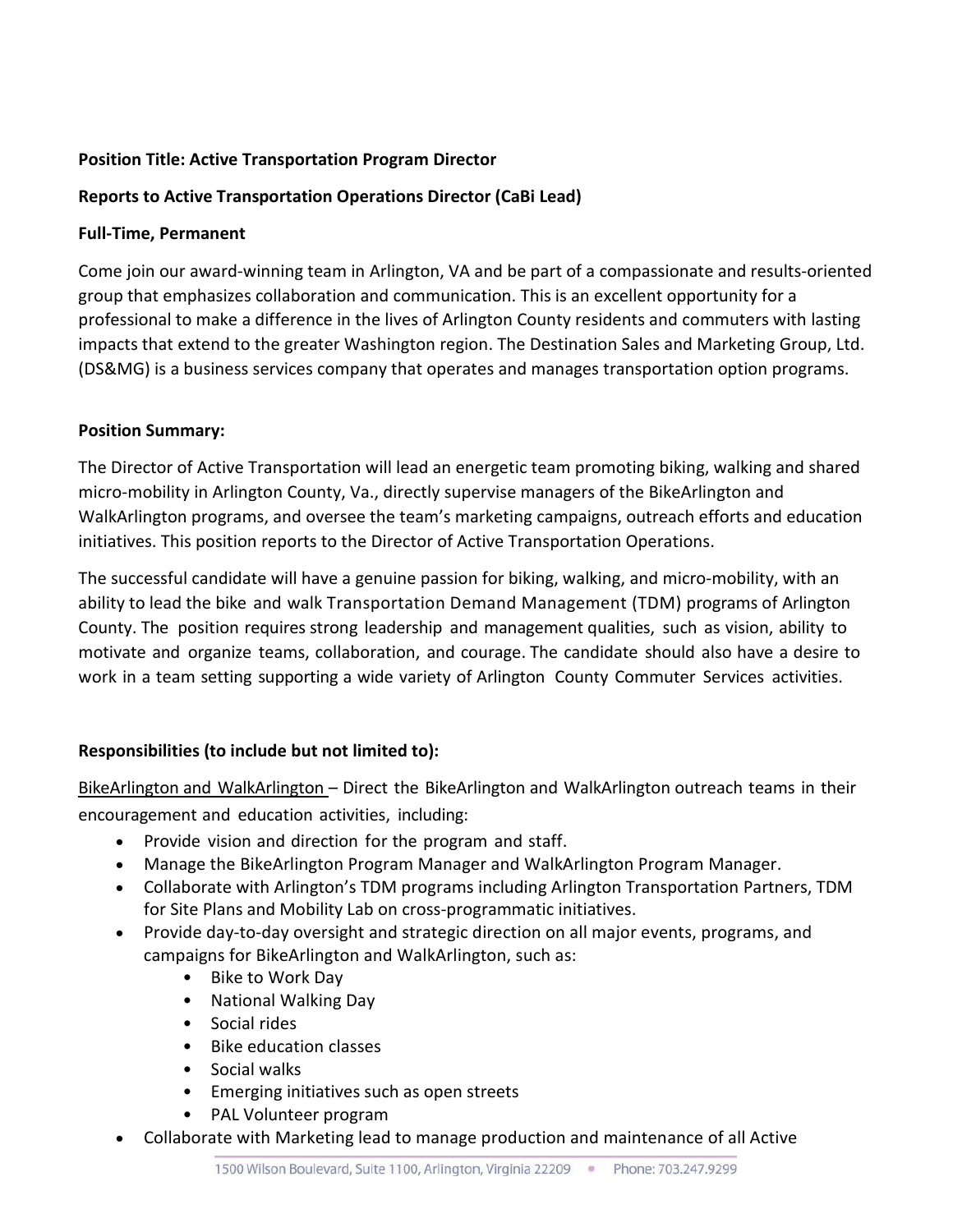Transportation communications and data platforms, including:

- BA and WA websites
- Social media channels (Facebook, Twitter, & Instagram)
- eNewsletters
- Blogs
- Bike Maps and Walkabouts
- RackSpotter
- Bike and Pedestrian Counter Dashboard
- BikeArlington Forum
- Create and implement work plans.
- Create and oversee program budgets.
- Assemble materials for grant applications.
- Collaborate with associated groups, both local and regional.
- Serve as secondary media and public spokesperson for the programs, in consultation Arlington Department of Environmental Services Communications staff and Active Transportation Director of Operations.

Capital Bikeshare and Shared Micro-Mobility in Arlington – Support programs to grow use and success of Capital Bikeshare and shared micro-mobility (scooters and e-bikes) in Arlington and the region as needed, in consultation with Active Transportation Operations (CaBi Lead) Director.

# **Required Skills, Qualifications and Experience:**

- Bachelor's degree and minimum 5 years of experience in a leadership position and/or managing large-scale projects or programs.
- Excellent interpersonal skills and the ability to work well in a collaborative team.
- Organized and reliable.
- A genuine passion for active transportation and a desire to share the message with others.
- Experience managing budgets over \$1Million.

## **Compensation and Benefits**

The Active Transportation Director position is full time, forty hours per week and reports to the Director of Active Transportation Operations. This position qualifies for a Hybrid work schedule of in-office and telework days during the work week. Competitive salary between \$75,000-\$78,000 per year based on experience. Annual paid time off, holidays, and generous benefits package including transit benefits and employersponsored 401(k) program participation. Company provided laptop. Applicants must currently be authorized to work in the United States.